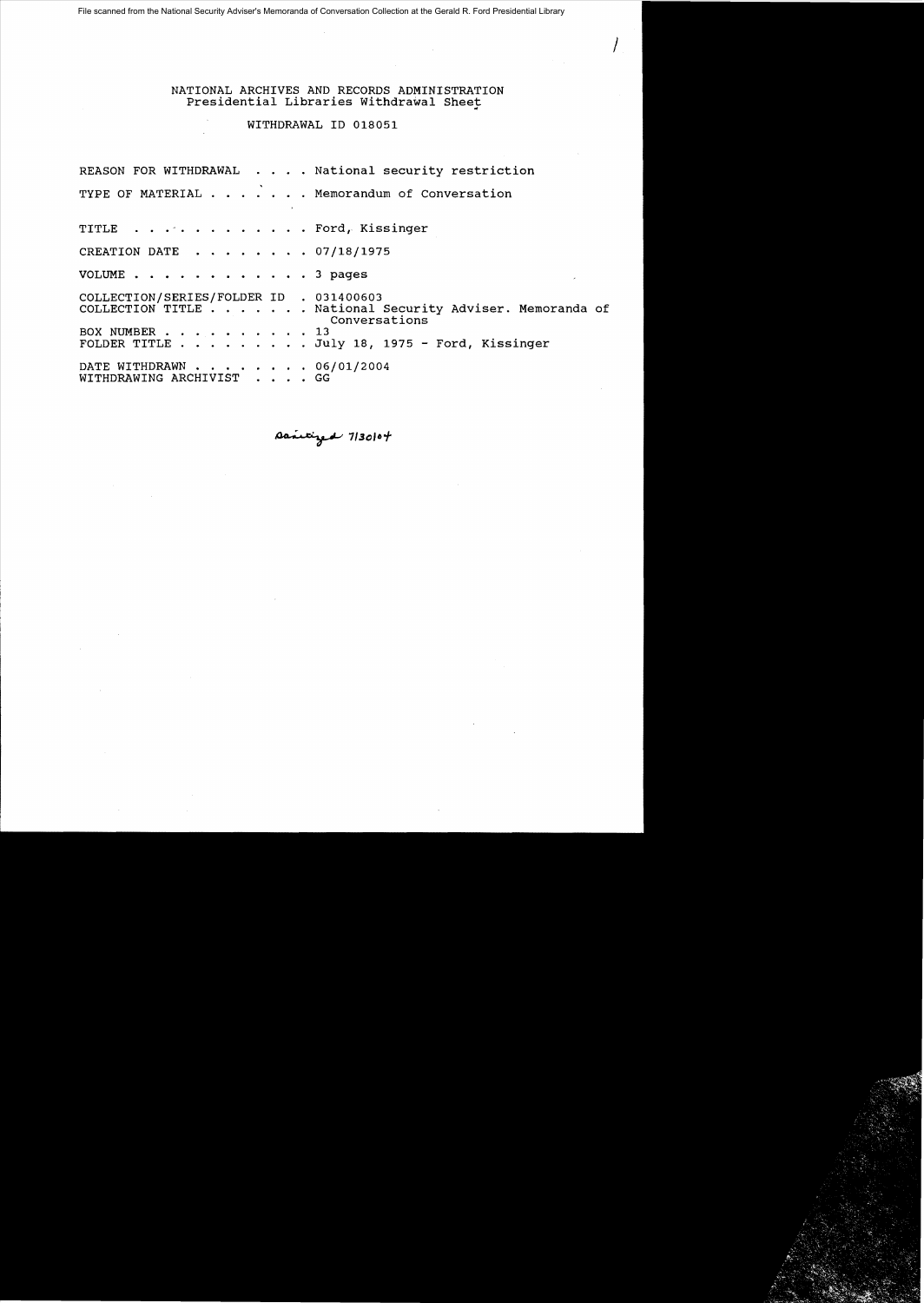**MEMORANDUM** 

#### THE WHITE HOUSE

WASHINGTON

**SEGRET/NODIS/XGDS** 

DECLASSIFIED . E.O. 12958 Sec. 1.8 With PORTIONS EXEMPTED E.O. 12958 Sec. 1.5 (c) Atake dept. Neurew 3/10/04 me04-78#7: CIA et 7/30104

**NARA Deta** 4/28/05

Count fin

MEMORANDUM OF CONVERSATION

PARTICIPANTS:

The President

Dr. Henry A. Kissinger, Secretary of State and Assistant to the President for National Security Affairs

dal

Lt. General Brent Scowcroft, Deputy Assistant to the President for National Security Affairs

TIME AND DATE:

July 18. 1975  $9:07 - 10:12$  a.m.

PLACE:

The Oval Office The White House

SUBJECTS:

Middle East, Angola; Soviet Grain; SALT; President's Trip

[There was discussion of the new Israeli lines in Sinai]

Kissinger: We will send Eilts back Saturday. This won't help us with Sadat. It's not a big concession after all our table-pounding. He could quit his talk and take it, or tell us to go to hell. If he says no, maybe we should go for an overall settlement.

President: I agree.

Kissinger: The only value of this is it gets us a settlement and a year and a half.

President: If Sadat says no, there is no reason to force more concessions from Israel for an interim, is there?

Kissinger: If you give them an ultimatum, they will do it, but you will pay for it in a confrontation.

> HENRY A. KISSINGER CLASSIFIED BY EXEMPT FROM GENERAL DECLASSIFICATION SCHEDULE OF EXECUTIVE ORDER 11652 EXEMPTION CATEGORY 5 (b) (1,3) AUTOMATICALLY DECLASSIFIED ON \_ Imp. to Det.

SECRET/NODIS/XGDS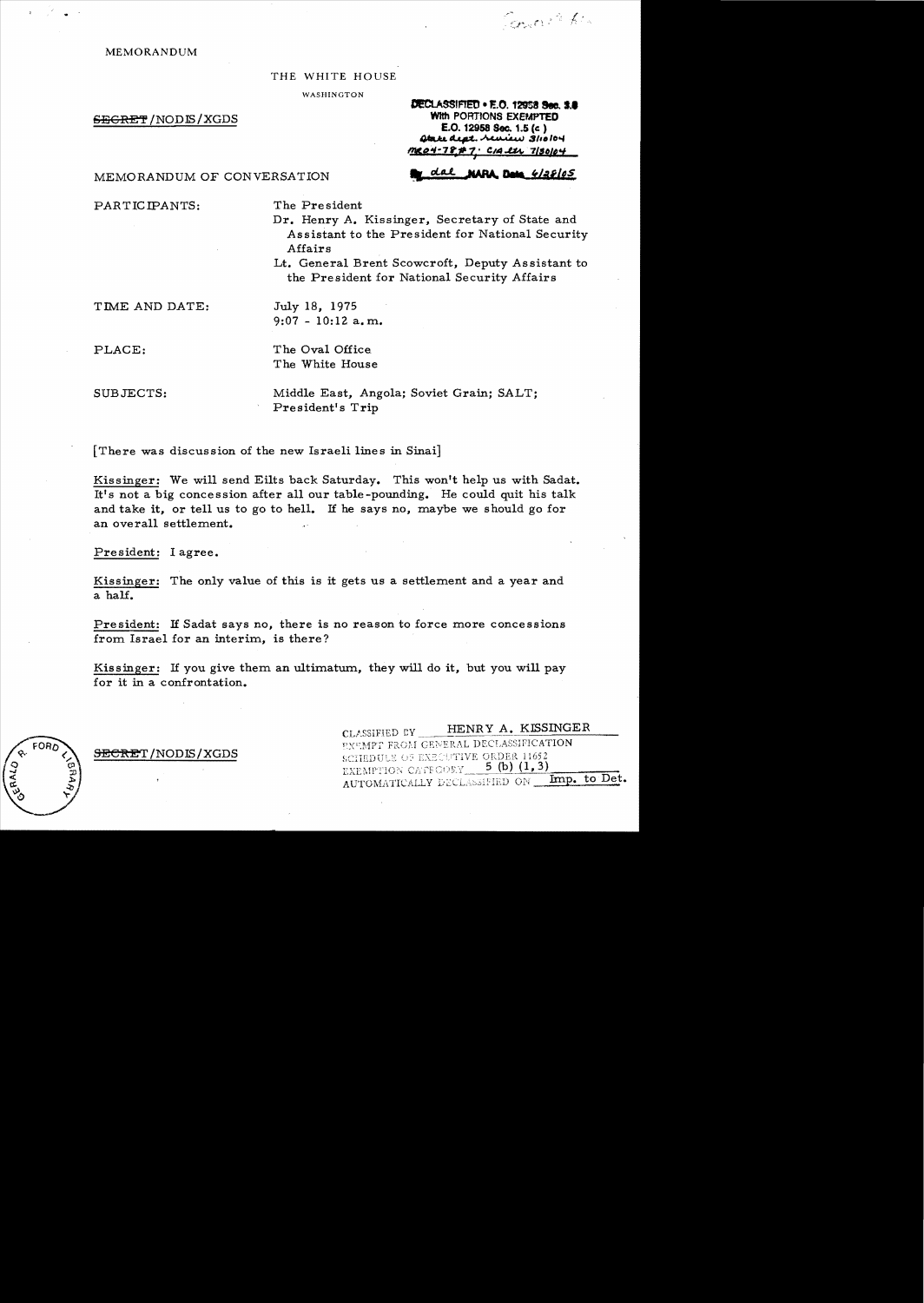#### 6<del>EGRET</del>/NODIS/XGDS 2.

My assessment of Israel's situation is that for us to start a showdown for a few changes... It's better to brawl over a failure.

President: Sadat might buy it; he may want something more. He must understand we can't make a major effort for changes.

Kissinger: We will make an effort, but not a massive one.

Pre sident: We will do what we can; if that is not enough we will tell Sadat we will go comprehensive.

Kissinger: That's my judgment. [To Scowcroft:] What do you think?

Scowcroft: I agree.

Kissinger: The reason I reluctantly came to an interim agreement is that if you get it, plus a SALT agreement and one or two others, you'll be in good shape in foreign policy.

[The President took a phone call from Rhodes.]

Kissinger: O.K. We will proceed on this basis.

President: I have decided on Angola. I think we should go.

Kissinger: You will have to certify it.

President: I am willing to do it.

Kissinger: We'll send Vance to Mobutu

him to come up with a program. It may be too late because Luanda is lost. Unless we can seize it back, it is pretty hopeless. We'll have a resignation from Davis, then I'll clean out the AF bureau.

President: But if we do nothing, we will lose Southern Africa. I think we have an understandable position.

I think we can defend it to the public. I won't let someone in Foggy Bottom deter me.

Kissinger: In six years I have been on the tough side. But I push detente in order to be able to be tough. If we were publicly tough, the Soviet Union would

and ask.

#### SEGRET/NODIS/XGDS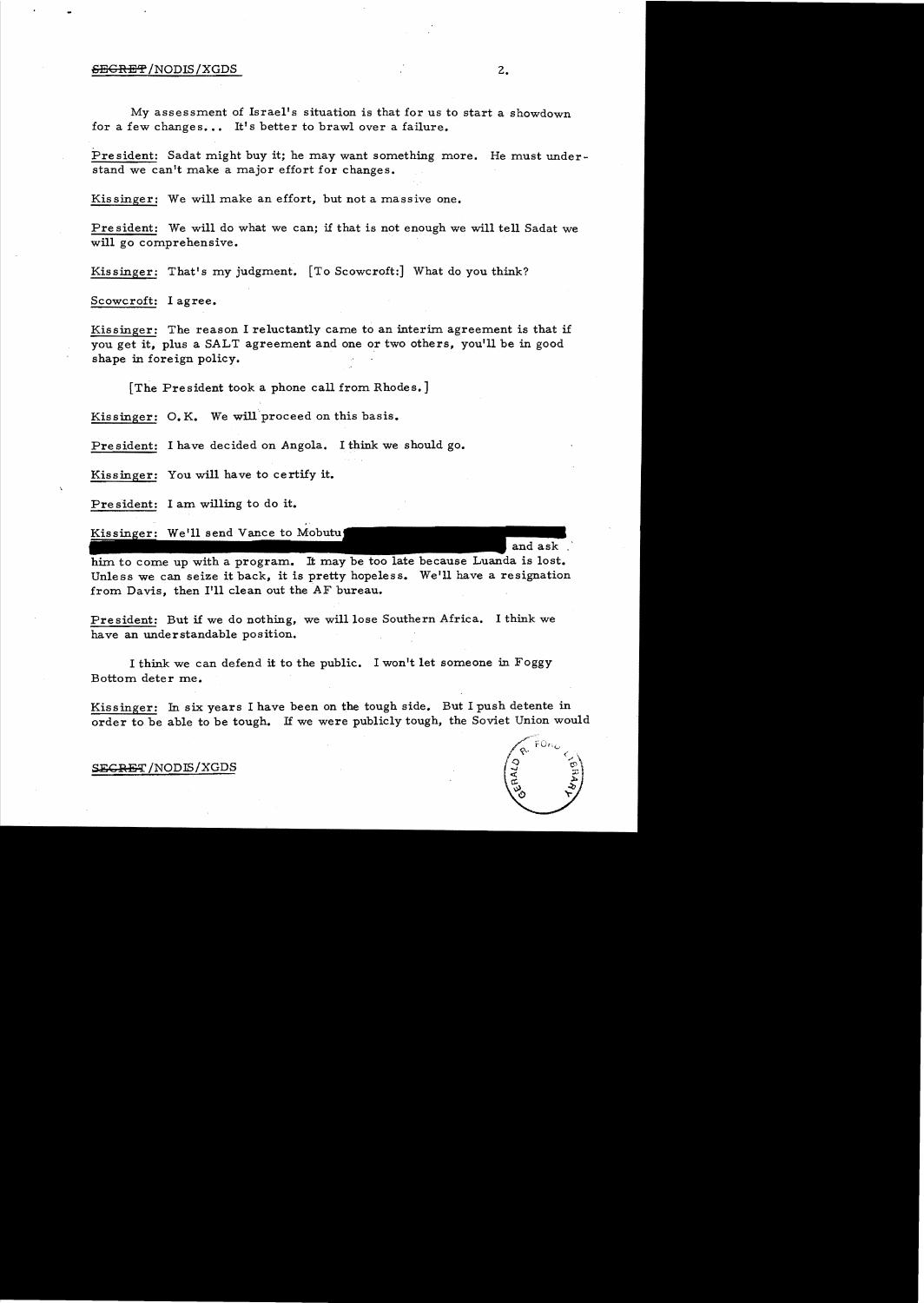#### $\overline{\text{5EGREF}}$  /NODIS / XGDS  $3.$

have no incentive. Now, so long as they think we are pushing detente, they will keep their heads down.

Call the Agencies and give them the decision.

President: On grain. I promised 14, but only 10 now and phase in the rest. Isn't that the best?

Kissinger: Yes. Phasing is best. We need to find better ways of using our food for good behavior. We are in a classic monopoly position in grain. We should use it. Butz should check and dole it out.

On SALT, I will present the Soviet position and the changes and the areas of problems. If you could say the backbiting must stop and you can't make a decision when the leaks are that we are being taken to the cleaners. Also you want a SALT agreement this year -- before the election year. So you want their cooperation. Maybe Defense could give you a paper.

On the trip. The Poles want you to go to Gdansk. We turned it down.

We do have a problem about Asad. We did promise that the next time you carne to Europe you would see him. The one thing Asad could get out of all this is seeing you.

We could ask Sadat. If he blows the deal, we wouldn't want to see him.

You could leave a day early, go to Vienna, then to Germany, or to Germany and then to Vienna.

Pre sident: I will leave a day early if we need to.

Kissinger: You will see Karamanlis, Demirel, Trudeau, Giscard and Wilson at Helsinki.

 $S<sub>EGRET</sub>/NODIS/XGDS$